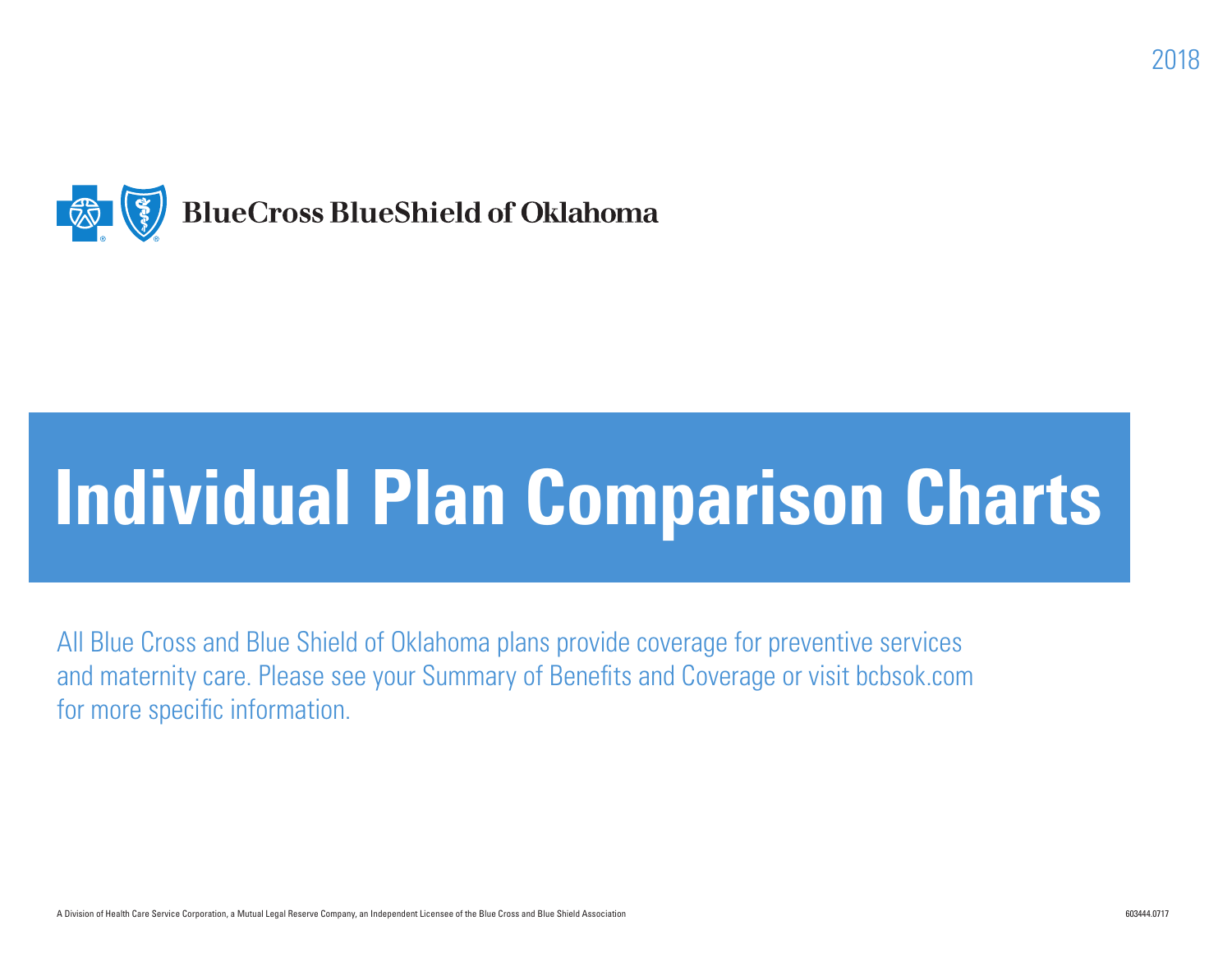

## **Individual Plan Comparison Chart**

Participating Provider Coverage Shown<sup>1</sup>

All Blue Cross and Blue Shield of Oklahoma (BCBSOK) plans provide coverage for preventive services and maternity care. Please see your Summary of Benefits and Coverage or visit **bcbsok.com** for more specific information.

| <b>Bronze</b>                                                                             | <b>Blue Preferred Bronze PPOSM</b>                                                                                                                                                                                                                                                                                                                                                                                                                                                                                                                                                                                                                                                                                                                               | <b>Blue Advantage Bronze PPO</b> <sup>5M</sup> |                                           |
|-------------------------------------------------------------------------------------------|------------------------------------------------------------------------------------------------------------------------------------------------------------------------------------------------------------------------------------------------------------------------------------------------------------------------------------------------------------------------------------------------------------------------------------------------------------------------------------------------------------------------------------------------------------------------------------------------------------------------------------------------------------------------------------------------------------------------------------------------------------------|------------------------------------------------|-------------------------------------------|
|                                                                                           | 206                                                                                                                                                                                                                                                                                                                                                                                                                                                                                                                                                                                                                                                                                                                                                              | 202                                            | 203                                       |
| <b>Individual Deductible<sup>2</sup></b>                                                  | \$4,700                                                                                                                                                                                                                                                                                                                                                                                                                                                                                                                                                                                                                                                                                                                                                          | \$4,700                                        | \$2,850                                   |
| <b>Coinsurance</b>                                                                        | 50%                                                                                                                                                                                                                                                                                                                                                                                                                                                                                                                                                                                                                                                                                                                                                              | 50%                                            | 40%                                       |
| Out-of-Pocket Maximum (includes deductible) <sup>2</sup>                                  | \$7,350                                                                                                                                                                                                                                                                                                                                                                                                                                                                                                                                                                                                                                                                                                                                                          | \$7,350                                        | \$6,550                                   |
| <b>Primary Care Office Visit</b>                                                          | 40%                                                                                                                                                                                                                                                                                                                                                                                                                                                                                                                                                                                                                                                                                                                                                              | 40%                                            | 40%                                       |
| <b>Specialist Office Visit</b>                                                            | 50%                                                                                                                                                                                                                                                                                                                                                                                                                                                                                                                                                                                                                                                                                                                                                              | 50%                                            | 40%                                       |
| <b>Mental Illness Treatment and Substance Abuse</b><br><b>Rehabilitation Office Visit</b> | 40%                                                                                                                                                                                                                                                                                                                                                                                                                                                                                                                                                                                                                                                                                                                                                              | 40%                                            | 40%                                       |
| <b>Emergency Room</b>                                                                     | \$950 per occurrence deductible, then 50%                                                                                                                                                                                                                                                                                                                                                                                                                                                                                                                                                                                                                                                                                                                        | \$950 per occurrence deductible, then 50%      | \$950 per occurrence deductible, then 40% |
| <b>Urgent Care</b>                                                                        | 50%                                                                                                                                                                                                                                                                                                                                                                                                                                                                                                                                                                                                                                                                                                                                                              | 50%                                            | 40%                                       |
| <b>Inpatient Hospital Services</b>                                                        | \$400 per occurrence deductible, then 50%                                                                                                                                                                                                                                                                                                                                                                                                                                                                                                                                                                                                                                                                                                                        | \$400 per occurrence deductible, then 50%      | \$400 per occurrence deductible, then 40% |
| <b>Outpatient Surgery<sup>3</sup></b>                                                     | \$300 per occurrence deductible, then 50%                                                                                                                                                                                                                                                                                                                                                                                                                                                                                                                                                                                                                                                                                                                        | \$300 per occurrence deductible, then 50%      | \$300 per occurrence deductible, then 40% |
| <b>Outpatient X-Rays and Diagnostic Imaging 3</b>                                         | 50%                                                                                                                                                                                                                                                                                                                                                                                                                                                                                                                                                                                                                                                                                                                                                              | 50%                                            | 40%                                       |
| Outpatient Imaging (CT/PET Scans/MRIs) <sup>3</sup>                                       | 50%                                                                                                                                                                                                                                                                                                                                                                                                                                                                                                                                                                                                                                                                                                                                                              | 50%                                            | 40%                                       |
| <b>Network</b>                                                                            | Blue Preferred PPOSM                                                                                                                                                                                                                                                                                                                                                                                                                                                                                                                                                                                                                                                                                                                                             | Blue Advantage PPOSM                           | Blue Advantage PPOSM                      |
| <b>HSA Eligible<sup>4</sup></b>                                                           | No                                                                                                                                                                                                                                                                                                                                                                                                                                                                                                                                                                                                                                                                                                                                                               | <b>No</b>                                      | Yes                                       |
| <b>Outpatient Prescription Drugs - Preferred Pharmacy 56</b>                              | 20%/25%/30%/35%/45%/50%                                                                                                                                                                                                                                                                                                                                                                                                                                                                                                                                                                                                                                                                                                                                          | 20%/25%/30%/35%/45%/50%                        | 20%/25%/30%/35%/45%/50%                   |
| <b>Outpatient Prescription Drugs - Non-Preferred</b><br>Pharmacy <sup>56</sup>            | 25%/30%/35%/40%/45%/50%                                                                                                                                                                                                                                                                                                                                                                                                                                                                                                                                                                                                                                                                                                                                          | 25%/30%/35%/40%/45%/50%                        | 25%/30%/35%/40%/45%/50%                   |
| <b>Prescription Drug Utilization Benefit Management</b><br>Programs <sup>7</sup>          | Specialty Pharmacy Program: To be eligible for maximum benefits, specialty medications must be obtained through the preferred Specialty Pharmacy provider.<br>Member Pay the Difference: When choosing a brand name drug over an available generic equivalent, you pay your usual share plus the difference in cost.<br>Prior Authorization/Step Therapy Requirements: Before receiving coverage for some medications, your doctor will need to receive authorization from BCBSOK and you may first need to try<br>more clinically appropriate or cost-effective drugs.<br>Mail-Order Program: You may receive a 90-day supply for prescription drugs through the mail-order program or at select retail pharmacies depending on your prescription drug benefit. |                                                |                                           |

1 Benefits reduced when non-preferred providers are used. This is a summary of benefit highlights only. All benefits shown indicate member responsibility.

2 The standard per person deductible and out-of-pocket maximum for this plan are shown. You must pay all the costs up to the deductible amount before this plan

begins to pay for covered services you use. Note that copays apply whether or not you have met the deductible.

3 Members may have lower out-of-pocket costs for some services provided by non-emergency freestanding outpatient facilities than the out-of-pocket costs for services provided in a hospital setting. See your Summary of Benefits and Coverage for additional details.

- 4 As a reminder, a Health Savings Account (HSA) has tax and legal ramifications. Blue Cross and Blue Shield of Oklahoma does not provide legal or tax advice and nothing herein should be construed as legal or tax advice. These materials, and any tax-related statements in them, are not intended or written to be used, and cannot be used or relied on for the purpose of avoiding tax penalties. Tax-related statements, if any, may have been written in connection with the promotion or marketing of the transaction(s) or matter(s) addressed by these materials. You should seek advice based on your particular circumstances from an independent tax adviser regarding tax consequences of specific health insurance plans or products.
- 5 Prescription benefit coverage starts after annual medical deductible has been met.
- 6 Six prescription drug payment level tiers: Preferred Generics / Non-Preferred Generics / Preferred Brand / Non-Preferred Brand / Preferred Specialty / Non-Preferred Specialty.
- 7 Mail order is not available for Preferred and Non-Preferred Specialty tier drugs. These tiers are limited to a 30-day supply. Coverage limitations may apply to certain medications.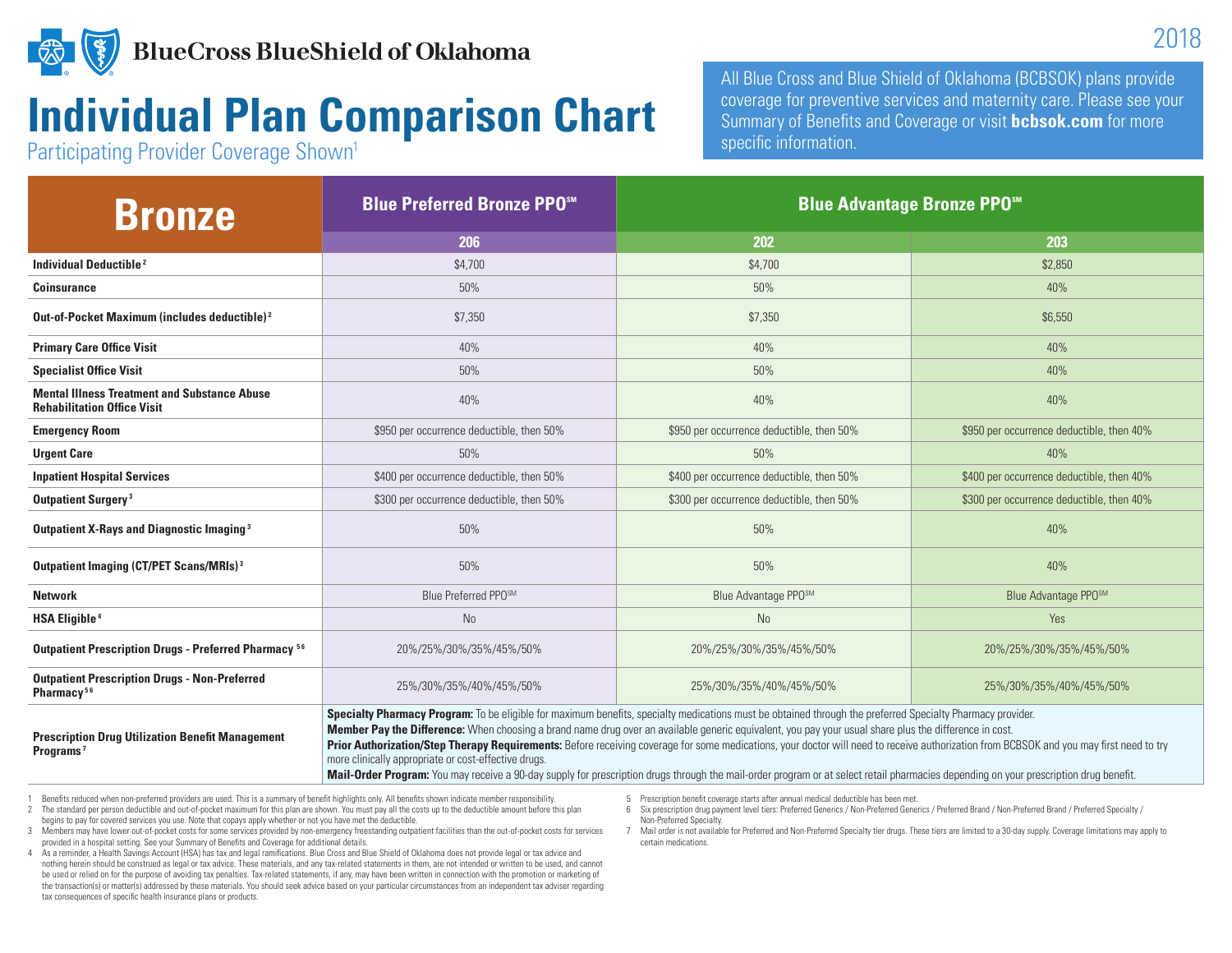

#### **BlueCross BlueShield of Oklahoma**

#### **Individual Plan Comparison Chart**

Participating Provider Coverage Shown<sup>1</sup>

All Blue Cross and Blue Shield of Oklahoma (BCBSOK) plans provide coverage for preventive services and maternity care. Please see your Summary of Benefits and Coverage or visit **bcbsok.com** for more specific information.

| Silver                                                                                    | <b>Blue Preferred Silver PPOSM</b>                                                                                                                                                                                                                                                                                                                                                                                                                                                                                                                                                                                                                                                                                                                              |                                           | <b>Blue Advantage Silver PPO<sup>5M</sup></b> |
|-------------------------------------------------------------------------------------------|-----------------------------------------------------------------------------------------------------------------------------------------------------------------------------------------------------------------------------------------------------------------------------------------------------------------------------------------------------------------------------------------------------------------------------------------------------------------------------------------------------------------------------------------------------------------------------------------------------------------------------------------------------------------------------------------------------------------------------------------------------------------|-------------------------------------------|-----------------------------------------------|
|                                                                                           | 201                                                                                                                                                                                                                                                                                                                                                                                                                                                                                                                                                                                                                                                                                                                                                             | 101 - Three \$0 PCP Visits*               | 204                                           |
| <b>Individual Deductible<sup>2</sup></b>                                                  | \$1,450                                                                                                                                                                                                                                                                                                                                                                                                                                                                                                                                                                                                                                                                                                                                                         | \$3,250                                   | \$1,400                                       |
| <b>Coinsurance</b>                                                                        | 50%                                                                                                                                                                                                                                                                                                                                                                                                                                                                                                                                                                                                                                                                                                                                                             | 30%                                       | 50%                                           |
| Out-of-Pocket Maximum (includes deductible) <sup>2</sup>                                  | \$7,350                                                                                                                                                                                                                                                                                                                                                                                                                                                                                                                                                                                                                                                                                                                                                         | \$7,350                                   | \$7,350                                       |
| <b>Primary Care Office Visit</b>                                                          | \$10 copay                                                                                                                                                                                                                                                                                                                                                                                                                                                                                                                                                                                                                                                                                                                                                      | First 3 PCP visits \$0, then 30%          | 40%                                           |
| <b>Specialist Office Visit</b>                                                            | 50%                                                                                                                                                                                                                                                                                                                                                                                                                                                                                                                                                                                                                                                                                                                                                             | 30%                                       | 50%                                           |
| <b>Mental Illness Treatment and Substance Abuse</b><br><b>Rehabilitation Office Visit</b> | 50%                                                                                                                                                                                                                                                                                                                                                                                                                                                                                                                                                                                                                                                                                                                                                             | \$0                                       | 40%                                           |
| <b>Emergency Room</b>                                                                     | \$950 per occurrence deductible, then 50%                                                                                                                                                                                                                                                                                                                                                                                                                                                                                                                                                                                                                                                                                                                       | \$600 per occurrence deductible, then 30% | \$950 per occurrence deductible, then 50%     |
| <b>Urgent Care</b>                                                                        | 50%                                                                                                                                                                                                                                                                                                                                                                                                                                                                                                                                                                                                                                                                                                                                                             | 30%                                       | 50%                                           |
| <b>Inpatient Hospital Services</b>                                                        | \$400 per occurrence deductible, then 50%                                                                                                                                                                                                                                                                                                                                                                                                                                                                                                                                                                                                                                                                                                                       | \$400 per occurrence deductible, then 30% | \$400 per occurrence deductible, then 50%     |
| <b>Outpatient Surgery<sup>3</sup></b>                                                     | \$300 per occurrence deductible, then 50%                                                                                                                                                                                                                                                                                                                                                                                                                                                                                                                                                                                                                                                                                                                       | \$300 per occurrence deductible, then 50% | \$300 per occurrence deductible, then 50%     |
| <b>Outpatient X-Rays and Diagnostic Imaging 3</b>                                         | 50%                                                                                                                                                                                                                                                                                                                                                                                                                                                                                                                                                                                                                                                                                                                                                             | 50%                                       | 50%                                           |
| Outpatient Imaging (CT/PET Scans/MRIs) <sup>3</sup>                                       | 50%                                                                                                                                                                                                                                                                                                                                                                                                                                                                                                                                                                                                                                                                                                                                                             | 50%                                       | 50%                                           |
| <b>Network</b>                                                                            | Blue Preferred PPOSM                                                                                                                                                                                                                                                                                                                                                                                                                                                                                                                                                                                                                                                                                                                                            | Blue Preferred PPOSM                      | Blue Advantage PPOSM                          |
| <b>HSA Eligible<sup>4</sup></b>                                                           | <b>No</b>                                                                                                                                                                                                                                                                                                                                                                                                                                                                                                                                                                                                                                                                                                                                                       | <b>No</b>                                 | <b>No</b>                                     |
| Outpatient Prescription Drugs - Preferred Pharmacy <sup>5</sup>                           | \$5/\$15/30%/35%/45%/50%                                                                                                                                                                                                                                                                                                                                                                                                                                                                                                                                                                                                                                                                                                                                        | \$0/\$10/\$50/\$100/30%7                  | 20%/25%/30%/35%/45%/50%                       |
| Outpatient Prescription Drugs - Non-Preferred Pharmacy <sup>5</sup>                       | \$10/\$25/35%/40%/45%/50%                                                                                                                                                                                                                                                                                                                                                                                                                                                                                                                                                                                                                                                                                                                                       | \$5/\$15/\$60/\$110/30%7                  | 25%/30%/35%/40%/45%/50%                       |
| <b>Prescription Drug Utilization Benefit Management Programs<sup>8</sup></b>              | Specialty Pharmacy Program: To be eligible for maximum benefits, specialty medications must be obtained through the preferred Specialty Pharmacy provider.<br>Member Pay the Difference: When choosing a brand name drug over an available generic equivalent, you pay your usual share plus the difference in cost.<br>Prior Authorization/Step Therapy Requirements: Before receiving coverage for some medications, your doctor will need to receive authorization from BCBSOK and you may first need to<br>meet certain criteria or try more cost-effective drugs.<br>Mail-Order Program: You may receive a 90-day supply for prescription drugs through the mail-order program or at select retail pharmacies depending on your prescription drug benefit. |                                           |                                               |

1 Benefits reduced when non-preferred providers are used. This is a summary of benefit highlights only. All benefits shown indicate member responsibility.

2 The standard per person deductible and out-of-pocket maximum for this plan are shown. Based on your income and family status you may qualify for one of three lower deductible levels. You will be able to see if you qualify and what your premium, deductible and out-of-pocket costs will be before you make a decision to enroll. You must pay all the costs up to the deductible amount before this plan begins to pay for covered services you use. Note that copays apply whether or not you have met the deductible.

the transaction(s) or matter(s) addressed by these materials. You should seek advice based on your particular circumstances from an independent tax adviser regarding tax consequences of specific health insurance plans or products.

- 5 Prescription benefit coverage starts after annual medical deductible has been met, not counting copays.
- 6 Six prescription drug payment level tiers: Preferred Generics / Non-Preferred Generics / Preferred Brand / Non-Preferred Brand / Preferred Specialty / Non-Preferred Specialty.
- 3 Members may have lower out-of-pocket costs for some services provided by non-emergency freestanding outpatient facilities than the out-of-pocket costs for services provided in a hospital setting. See your Summary of Benefits and Coverage for additional details.

4 As a reminder, a Health Savings Account (HSA) has tax and legal ramifications. Blue Cross and Blue Shield of Oklahoma does not provide legal or tax advice and nothing herein should be construed as legal or tax advice. These materials, and any tax-related statements in them, are not intended or written to be used, and cannot be used or relied on for the purpose of avoiding tax penalties. Tax-related statements, if any, may have been written in connection with the promotion or marketing of

7 Five prescription drug payment level tiers: Preferred Generics / Non-Preferred Generics / Preferred Brand / Non-Preferred Brand / Specialty. 8 Mail order is not available for Preferred and Non-Preferred Specialty tier drugs. These tiers are limited to a 30-day supply. Coverage limitations may apply to certain medications.

#### **\* This plan is not available on the Health Insurance Marketplace in Oklahoma.**